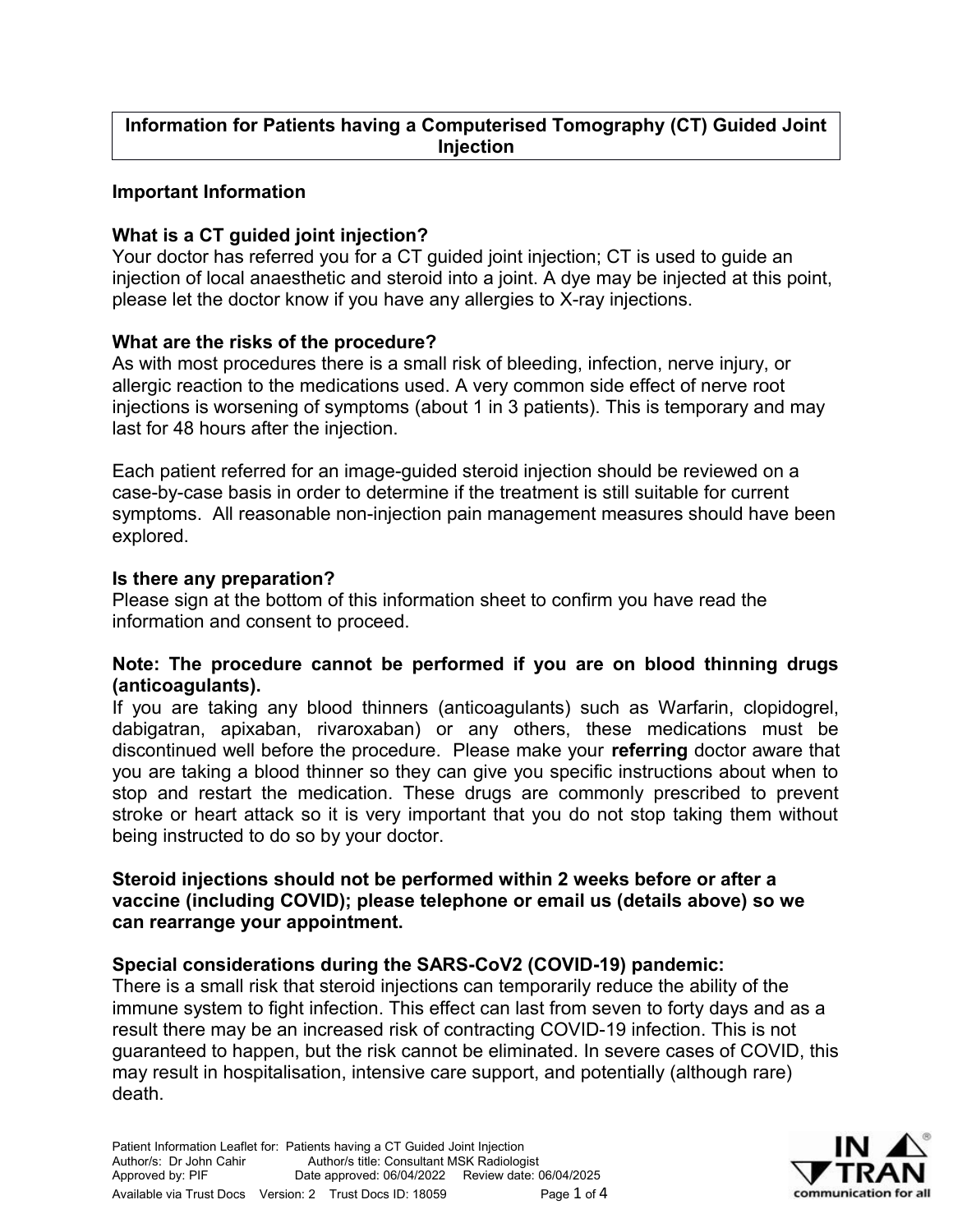Steroid medication is known to have a suppressive effect on the immune system that could lead to an increased risk of a worse outcome if patients become ill with an infection. Unfortunately these effects are poorly understood for coronavirus but we do know that coronavirus can result in becoming seriously unwell if contracted.

The overall effects of steroid injections and therefore the associated risks are small compared to oral or intravenous steroid preparations. However, we believe that it is better to avoid these risks where an injection can be safely delayed.

Steroid injection should only be considered by if your pain is severe and/or debilitating and all other appropriate treatments and/or pain therapies have been tried.

You should discuss carefully with your referring clinician the benefits versus risks of attending hospital (increased exposure risk), as well as temporary immunosuppression, especially if you are a vulnerable patient in the high risk group.

**You should not attend for injection if you have symptoms of COVID-19, recently tested positive for COVID-19 or have had recent contact with a person with symptoms; please telephone us on 01603 288469 so we can reschedule your appointment.**

## **How do I prepare for my examination?**

- You do not have to follow a special diet or have any preparation for this test.
- If you think you are allergic to local anaesthetic, steroid, iodine or to the X-ray dyes, please telephone us on 01603 286108 Monday to Friday between 8am and 1pm.
- Please note that if you are taking Warfarin or any other blood thinning medicine such as aspirin or clopidogrel please call us on 01603 286108 as soon as you can, as you may need to stop taking these medications if safe to do so.

## **What happens when I arrive?**

- You may be asked to remove some or all of your clothes and to wear a gown during the exam. You may also be asked to remove jewellery, spectacles and any metal objects or clothing that might interfere with the x-ray images.
- You must tell the radiographer about any medicines you are taking and if you have any allergies, glaucoma or heart disease. Women between the ages of 12 and 55, will be asked if there is any possibility that you could be pregnant.

## **Will the injection be painful?**

Most people say the stinging/burning of the local anaesthetic at the start of the injection is the most uncomfortable part of the procedure however, each person's response to any procedure will differ.

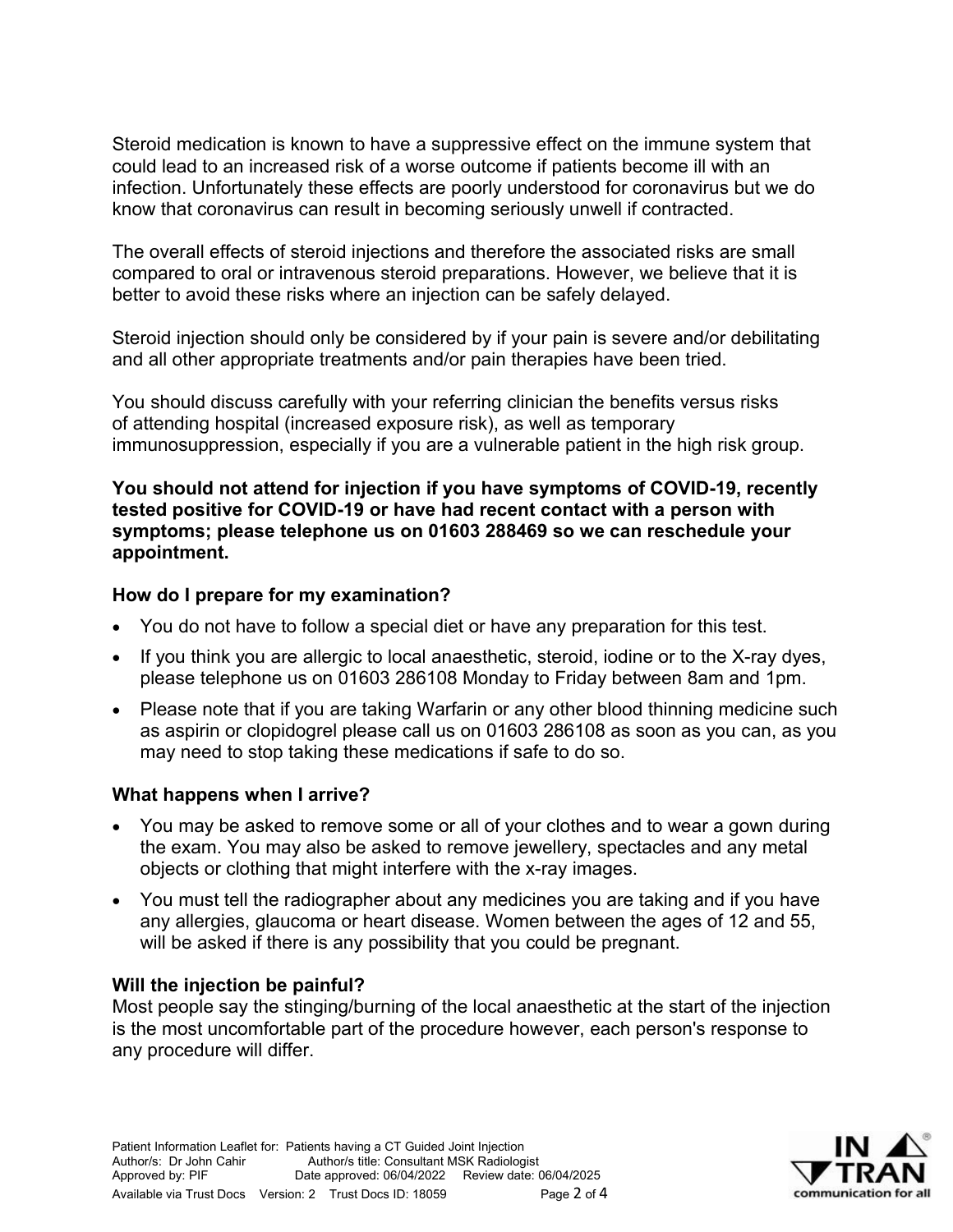## **What happens at the time of the injection?**

The doctor performing the injection will answer any specific questions you still have after reading this information leaflet. After signing a consent form the injection will be done in the CT room with you lying on the CT table (on your stomach for a lower back injection). Your skin will be cleaned thoroughly with an antiseptic and sterile drapes are placed around the area. The skin is anesthetised (numbed) with a local anaesthetic, which may produce a brief stinging or burning sensation that goes away usually in 10 seconds. The needle is advanced to the proper location under CT guidance. A dye may be injected at this point -please let the doctor know if you have any allergies to X-ray injections. A mixture of local anaesthetic (numbing medicine) and steroid is then injected through the needle into the joint.

### **How long will it take?**

The examination will take around 20 minutes.

### **How will I feel after the injection?**

Your pain may (but not always) be improved immediately after the injection from the local anaesthetic. The steroid usually takes two or three days to have work but sometimes longer and may take 10 – 14 days. You may experience some local tenderness for a couple of days after the injection. You may take your usual pain medication after the procedure.

#### **Will I have any restrictions on the day of the procedure?**

It is important that you have a responsible adult to escort you home. You must not drive or use public transport for the journey home. It is recommended that you rest for the remainder of the day.

#### **How do I get the results?**

The Radiologist will study your CT scan and report the findings to your consultant. Your consultant will then contact you or arrange a clinic appointment where you will get the results of your scan.

#### **Any Questions?**

If you have any further questions or would like to know more about this procedure, please telephone the CT department or appointments office between 9am and 4.30pm Monday to Friday.

## **Finally**

Some of your questions should have been answered by this letter, but remember that this is only a starting point for discussion about your treatment with the Doctors looking after you.